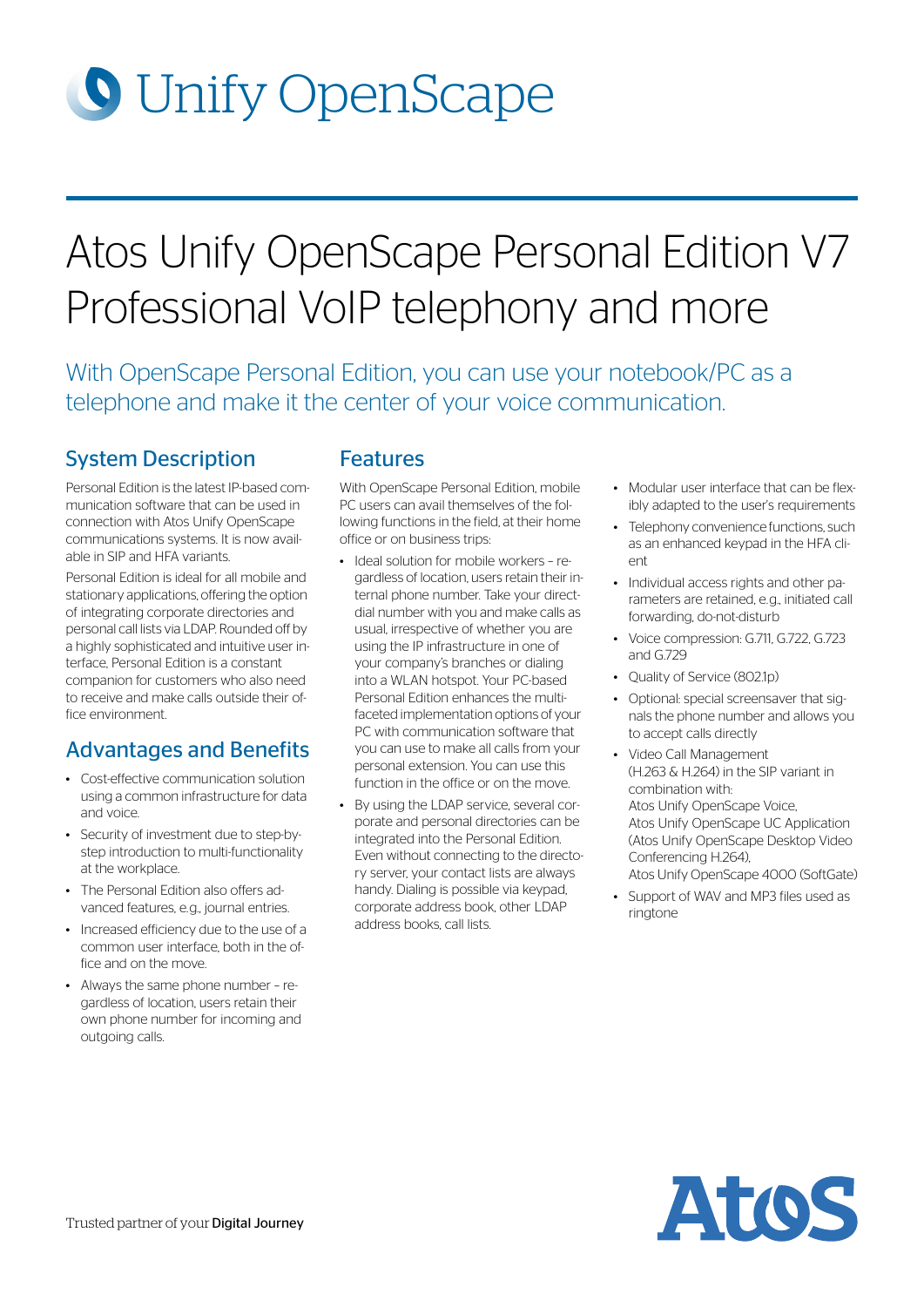## User Interface

The user interface is modular. It allows users to build individual window setups, each with separate functional units. In addition, each single window can be individually arranged on the screen.

| <name number="" or=""></name>              |               |           | <b><i><u>DpenScape</u></i></b> |                     |             |        | $\equiv$ $x$ |
|--------------------------------------------|---------------|-----------|--------------------------------|---------------------|-------------|--------|--------------|
| Home<br>SoftPhone                          |               |           |                                |                     |             |        |              |
| <name number="" or=""></name>              | CD View       |           |                                |                     |             |        |              |
| Make Call                                  | * Add Contact |           |                                |                     |             |        |              |
| Hangup Call                                |               |           |                                |                     |             |        |              |
| Call Control                               | Contacts      |           |                                |                     |             |        |              |
| <b>SoftPhone</b>                           |               |           |                                |                     | 2.          | $\Box$ | х            |
| 14:21<br>Wed 5.May 10                      |               | 1         | 2abc                           | 3 def               |             |        |              |
| Laura Doe                                  |               | 4 ghi     | 5jkl                           | 6 mno               |             |        |              |
| ۹<br>v                                     | k             | 7 p grs   | 8 tuv                          | 9 wxyz              |             |        |              |
| 40<br>Æ                                    |               | $\ddot{}$ | o                              | #                   |             |        |              |
|                                            |               |           |                                |                     |             |        |              |
|                                            |               |           |                                |                     |             |        |              |
|                                            |               |           |                                |                     |             |        |              |
|                                            |               |           |                                |                     |             |        |              |
| <b>Call Control</b>                        |               |           |                                |                     |             | 田      |              |
|                                            |               |           |                                |                     |             |        |              |
| <name number="" or=""></name>              |               | $-96$     |                                |                     |             |        |              |
|                                            |               |           |                                |                     |             |        |              |
| <b>Contacts</b>                            |               |           |                                |                     | P.          | $\Box$ |              |
| <search contacts="" in=""></search>        |               | $\times$  |                                |                     |             |        |              |
|                                            |               |           |                                |                     |             |        |              |
|                                            |               |           |                                |                     |             |        |              |
| Journal                                    |               |           |                                |                     | Þ           | $\Box$ | Ж            |
| <search in="" journal="" list=""></search> | ×             | ∏         | ø                              | SAI                 |             |        |              |
| Direction   Time                           | Name          |           | Number                         | Conn Note           |             |        |              |
|                                            |               |           |                                |                     |             |        |              |
|                                            |               |           | (-)-                           | $\overline{\theta}$ | $\bigoplus$ |        |              |

## Main Toolbar (optional)

The main toolbar can be made visible and anchored to the top of the screen. You can access essential telephony functions via this toolbar; thus only a small amount of space is required to operate a softclient.

| 19<br><b>Wed 5.May 10</b><br>14<br>OpenScape<br>Laura Doe | 僵<br>$\overline{\phantom{0}}$<br>п<br>. .<br>≖<br>v |  |
|-----------------------------------------------------------|-----------------------------------------------------|--|
|-----------------------------------------------------------|-----------------------------------------------------|--|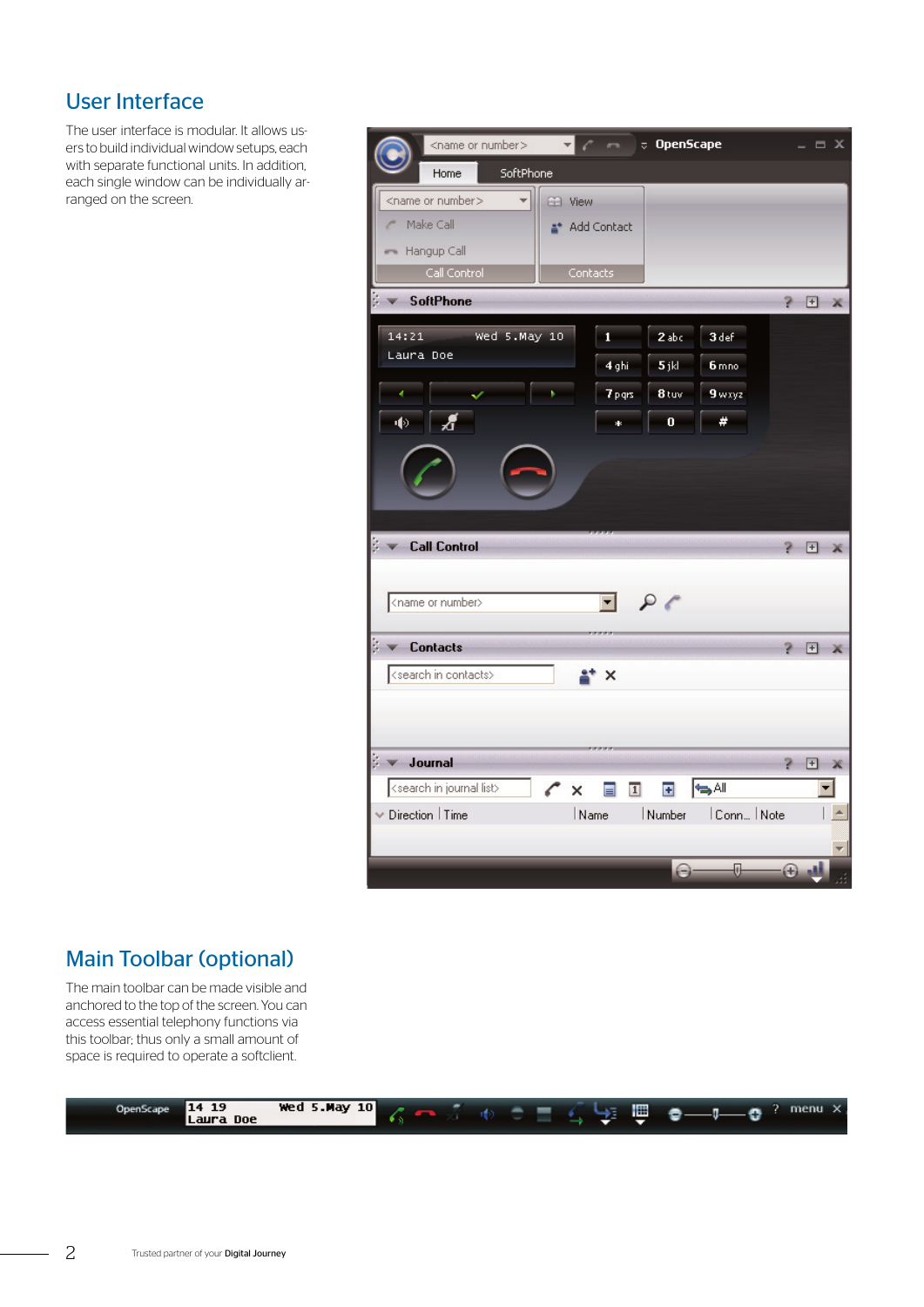## **Softphone**

The softphone offers users telephony functions and access to function keys. It can be optionally displayed and placed in any position on the screen.



## Video Telephony (SIP)

When video telephony is used, the conversational partner's picture is displayed as well as your own picture. It is possible to integrate a third participant for small conferences. The OpenScape Desktop Video Conferencing of the OpenScape UC Application can be used for video conferences with more than three participants. The video telephony features are available in the SIP variant of the Personal Edition in combination with OpenScape Voice and are offered within the normal SIP license.